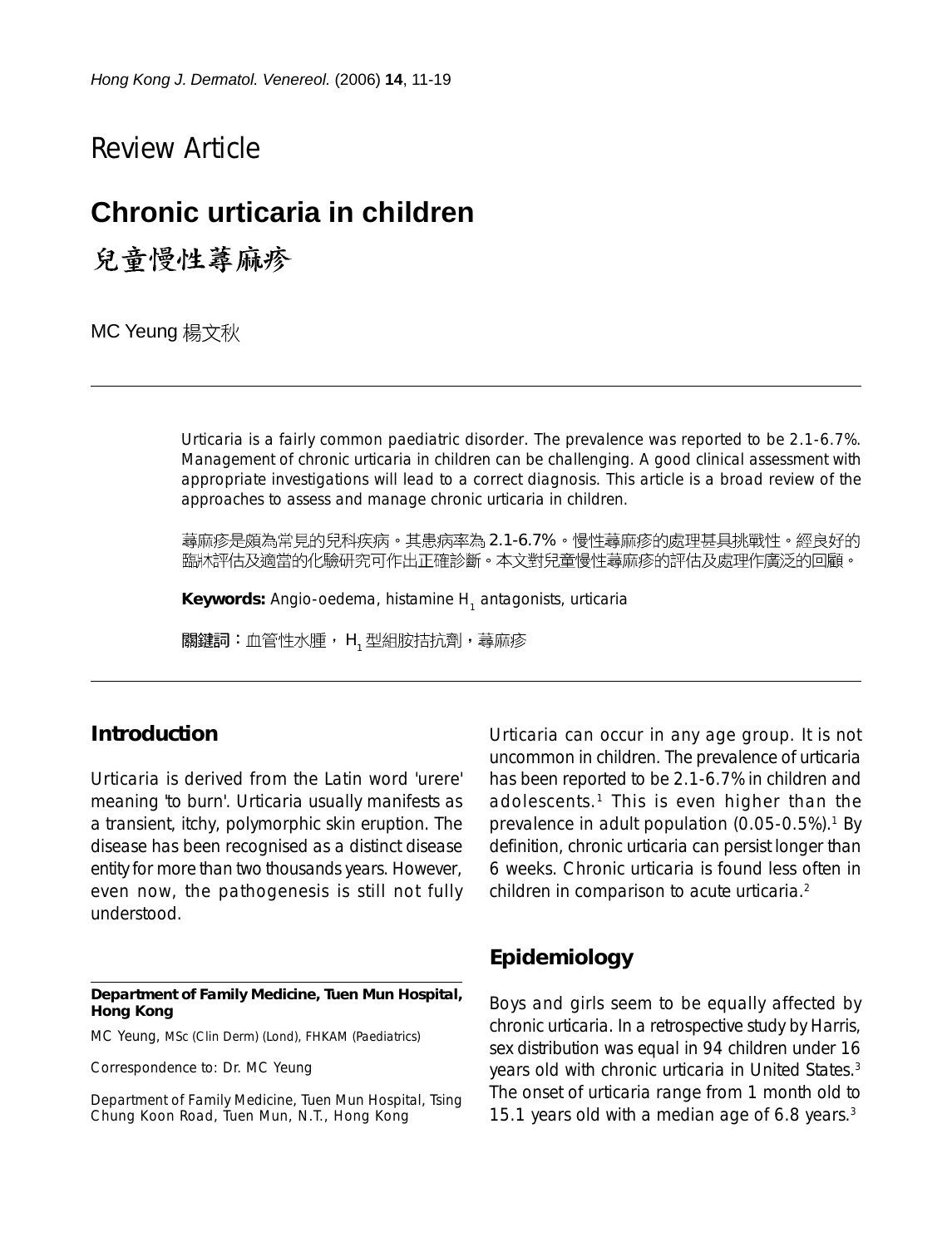# **Aetiology**

Although most cases of chronic urticaria are idiopathic, some may be associated with underlying causes. Physical factors have been reported to be responsible for chronic urticaria in 6.2-25% of children. 3-5 Symptomatic dermographism is the most common type of physical urticaria in children.<sup>6</sup> Wheals arise after firm stroking of the skin. Cholinergic urticaria is characterised by small, 2-3 mm wheals associated with sweating. It accounted for 2.7% of children aged 1 to 14 in Volonakis' series of chronic urticaria.5 Idiopathic cold contact urticaria is reported in as many as 8.5% of cases in Harris' series.<sup>3</sup> It can be familial and acquired. Familial cold urticaria is a rare autosomal dominant disorder with varying penetrance. Children develop urticaria in infancy.7 Acquired cold contact urticaria is more common. Alangari reported the mean and median ages of onset were 7 years old in a review of 30 patients with acquired cold urticaria, aged less than 18 years old. $8$  Systemic symptoms, including headache, fatigue, fainting, dyspnoea, vomiting and diarrhoea are particularly common. Anaphylaxis happened in one third of the patients in Alangari's series. As physical urticaria is not associated with any systemic diseases or dietary factor, this diagnosis has important implications in management. The investigations for other associated factors can be stopped once a diagnosis of physical urticaria is established.2

A genetic predisposition has been reported in food allergy.9 Food-provoked urticaria was held responsible for 9% of chronic urticaria and 12% of recurrent urticaria in Kauppinen's study of 163 children between 6 months and 16 years old.<sup>4</sup> In Volonakis' series, food accounted for 4% of chronic urticaria in children.<sup>5</sup> Apart from milk, nuts, egg and fish, food additives or acetylsalicylic acid were also important elicitors.5,6 In Kauppinen's retrospective study, food additives accounted for 18% of chronic urticaria and 12% of recurrent urticaria in children.4 Ehlers conducted a doubleblinded, placebo controlled study on 16 children aged 3-17 years with chronic urticaria.<sup>10</sup> All of them were treated with a low-pseudoallergen diet for 3 weeks and then took food-additive containing capsules. Twelve out of 16 children developed disease exacerbation after taking capsules containing colouring agents, preservatives, monosodium glutamate and sweetener.

Infection is less often seen in chronic urticaria in comparison to acute urticaria. In Harris' retrospective study, infection including sinusitis and hepatitis accounted for 2% of chronic urticaria.<sup>3</sup> In Volonakis' series, infection accounted for 4.4% of chronic urticaria.<sup>5</sup> Sinusitis due to group A streptococcus and parasite infestation were the common causes.5 However, Champion noted that urticaria usually did not respond to the elimination of worms.11

Drugs accounted for 1.8-2.5% of chronic urticaria.4,5 The common offending drugs were penicillin and phenobarbitone. Aeroallergen accounted for 2.2% of cases.<sup>5</sup> Cat dander and pollens were the most common allergen. Most of these patients were highly atopic children.

Despite work up, 35% of chronic urticaria and 60% of recurrent urticaria remained idiopathic.<sup>5</sup>

The potential provoking factors of chronic urticaria are summarised in Table 1.

#### **Clinical features**

The clinical manifestations of chronic urticaria are similar to those of acute urticaria. Sixty-eight percent complained of pruritus over skin lesions.12 Seventy-three percent described a burning sensation.<sup>12</sup> Six percent had concurrent arthralgia.<sup>3</sup>

Halpern suggested that the pattern of skin lesions remains constant if the aetiological agent remained unchanged.13 Different patterns of urticaria are also reported for different eliciting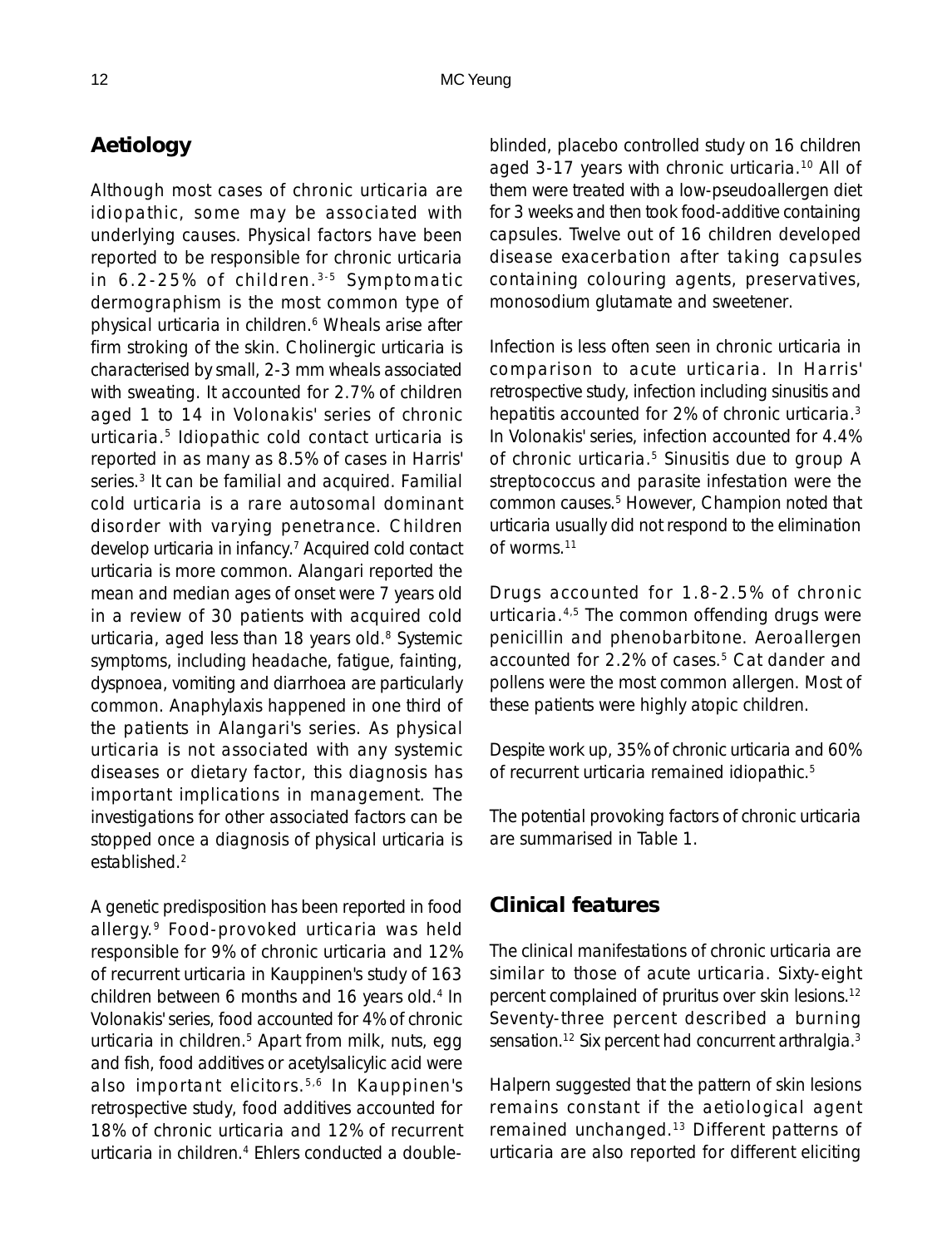| <b>Provoking factors</b>                |                   |  |
|-----------------------------------------|-------------------|--|
|                                         | chronic urticaria |  |
| Pressure, friction, cold, light, water  | $6.2 - 25%$       |  |
| Exercise, heat                          | 2.7%              |  |
| Cold                                    | 8.5%              |  |
| Milk, egg, fish                         | 4-9%              |  |
| Acetylsalicylic acid, colouring agents, | 12-18%            |  |
| preservatives, monosodium glutamate,    |                   |  |
| sweetener                               |                   |  |
| Group A streptococci, parasite          | $2 - 4.4%$        |  |
| Penicillin, phenobarbitone              | 1.8-2.5%          |  |
| Cat dander, pollens                     | 2.2%              |  |
| Idiopathic                              |                   |  |
|                                         |                   |  |

**Table 1.** Potential provoking factors of chronic urticaria

factors. For example, food-induced urticaria is described to be generalised, small, irregularly shaped wheals surrounded by slight flares which tend to fade rapidly.<sup>5</sup> Cholinergic urticaria commonly affects neck, flexural areas of elbows, wrists, knees and inner thighs but may affect other areas.2

6.6-9% of children develop angio-oedema without urticaria.3,5 Angio-oedema manifests as swelling of eyelids, lips, mouth and tongue. The larynx, pharynx and intestine may also be involved. In Harris' series, 85% of patients had isolated chronic urticaria, 9% had isolated angio-oedema and the other 6% had both.3 Volonakis' series had similar findings.5 78.4% of the children had chronic urticaria alone, 6.6% had angio-oedema alone and the other 15% had both.

# **Associated diseases**

An atopic family history was more frequently found in children with chronic urticaria in comparison to adult patients.8,14 Halpern reported 89% of children under 5 years old had an associated family or personal history of allergy.13 Not only a positive family history but also a personal history of atopy was more common in children. Harris reported that atopic diseases coexisted in 30% of patients with chronic urticaria while it was only found in 18% of control subjects without chronic urticaria.<sup>3</sup> In a prospective study on 226 Greek children between 1 and 14 years of age, Volonakis reported asthma and/or rhinitis in 17.2% of children with urticaria and 10.1% of children with both urticaria and angio-oedema.5

Selective IgA deficiency is found in 3% of chronic urticaria or recurrent urticaria patients while it only happens in 1% of general population.<sup>15</sup> Bonifazi speculated that selective IgA deficiency led to parasite infestation which caused chronic urticaria in children.

There are also reports of association of chronic urticaria with various types of autoimmune diseases in children, including celiac disease, thyroid autoimmunity, insulin-dependent diabetes mellitus, systemic lupus erythematosus and juvenile rheumatoid arthritis.3,16,17 This may be due to immune dysregulation in urticaria secondarily affecting other organs. Another possibility is that generalised immune disruption affects several organs independently. Leznoff and Sussman reported that 14% of 624 patients with chronic urticaria had positive thyroid autoimmunity as compared with 3% to 6% of controls.18 In a recent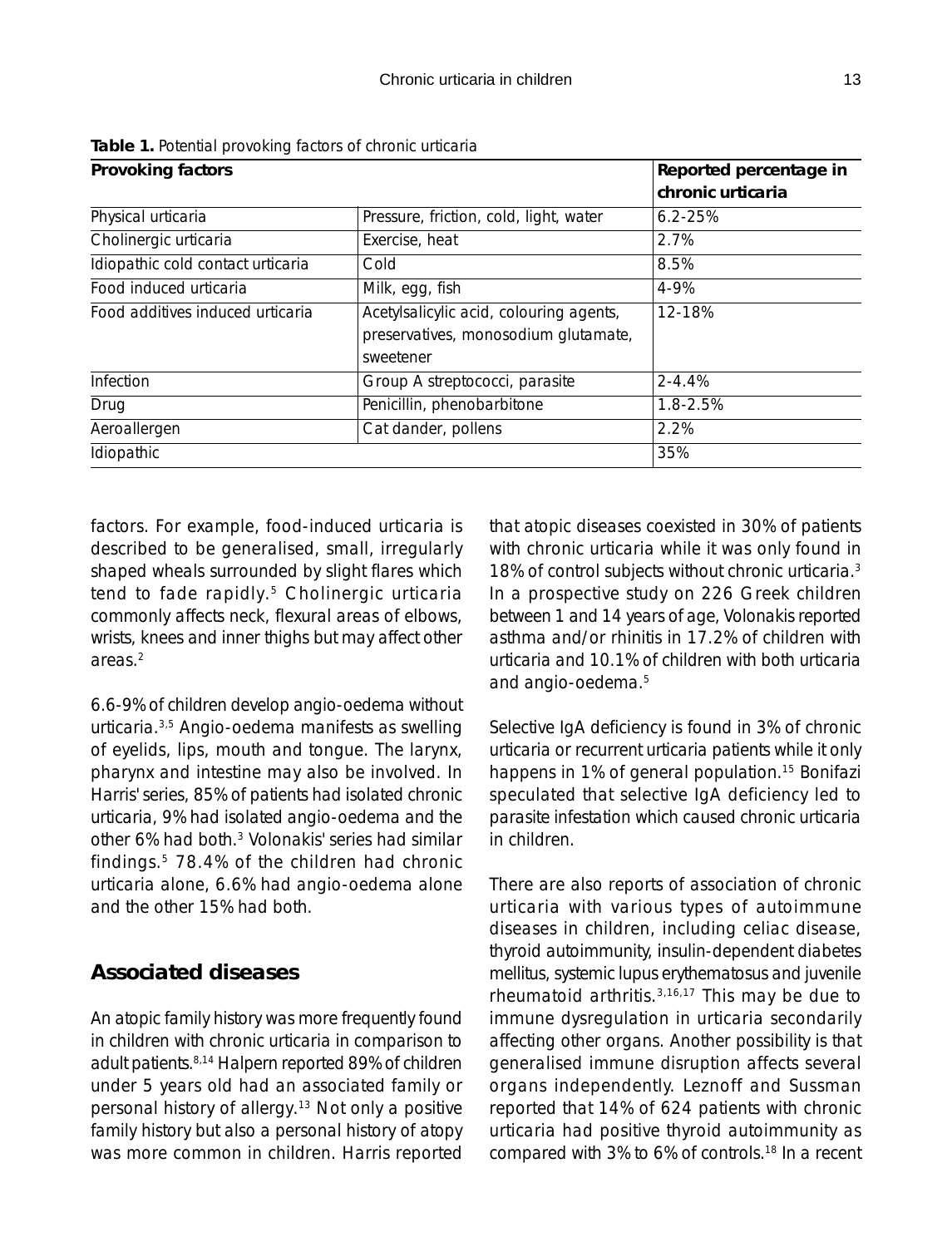evaluation of data from 187 patients with chronic urticaria aged 7 to 17 years, Levy reported three (1.6%) cases of hypothyroidism during a 7.5 year follow-up period. One patient developed hypothyroidism five years after onset of chronic urticaria.19

easily obtained from children. Parents should be asked for the details of urticarial rash and associated symptoms. A good history should cover most aspects listed in Table 2.

## **Laboratory investigations**

# **History taking**

The initial approach to chronic urticaria is a careful and thorough history taking. Clinical history is not Investigations are based on clinical diagnosis drawn from history. The aim of investigation is to confirm the elicitor and screen for associated diseases. They are summarised in Table 3.

|  |  | Table 2. Full history covering most aspects of urticaria |
|--|--|----------------------------------------------------------|
|--|--|----------------------------------------------------------|

| <b>Subjects</b>   | Contents                                                                |  |  |  |
|-------------------|-------------------------------------------------------------------------|--|--|--|
| Disease episode   | Onset                                                                   |  |  |  |
|                   | Frequency of attacks                                                    |  |  |  |
|                   | Daily pattern of attacks                                                |  |  |  |
|                   | Seasonal pattern of attacks                                             |  |  |  |
| Skin lesion       | Morphology                                                              |  |  |  |
|                   | Size                                                                    |  |  |  |
|                   | Body distribution                                                       |  |  |  |
|                   | Duration of individual lesions                                          |  |  |  |
|                   | Complete skin recovery without residual pigmentation                    |  |  |  |
| Angio-oedema      | Distribution (lips, eyelids, extremities)                               |  |  |  |
|                   | Duration of swellings                                                   |  |  |  |
| Joints swelling   | Pattern of joint involvement                                            |  |  |  |
| Systemic symptoms | Any breathing difficulty, wheezing, abdominal pain, vomiting, dizziness |  |  |  |
| Provoking factors | Infection                                                               |  |  |  |
|                   | Foods, food-exercise, food additives                                    |  |  |  |
|                   | Drug exposure (aspirin, codeine, antibiotics including penicillin)      |  |  |  |
|                   | Hot bath, sweating                                                      |  |  |  |
|                   | Friction, pressure                                                      |  |  |  |
|                   | Cold exposure                                                           |  |  |  |
|                   | Sunlight                                                                |  |  |  |
|                   | Water exposure                                                          |  |  |  |
|                   | Insect bites                                                            |  |  |  |
| Treatment         | Name of medication                                                      |  |  |  |
|                   | Duration and usefulness of each medication                              |  |  |  |
| Life disturbance  | School absence                                                          |  |  |  |
|                   | Effect on daily and leisure activities                                  |  |  |  |
|                   | Peer group response                                                     |  |  |  |
|                   | Self perception                                                         |  |  |  |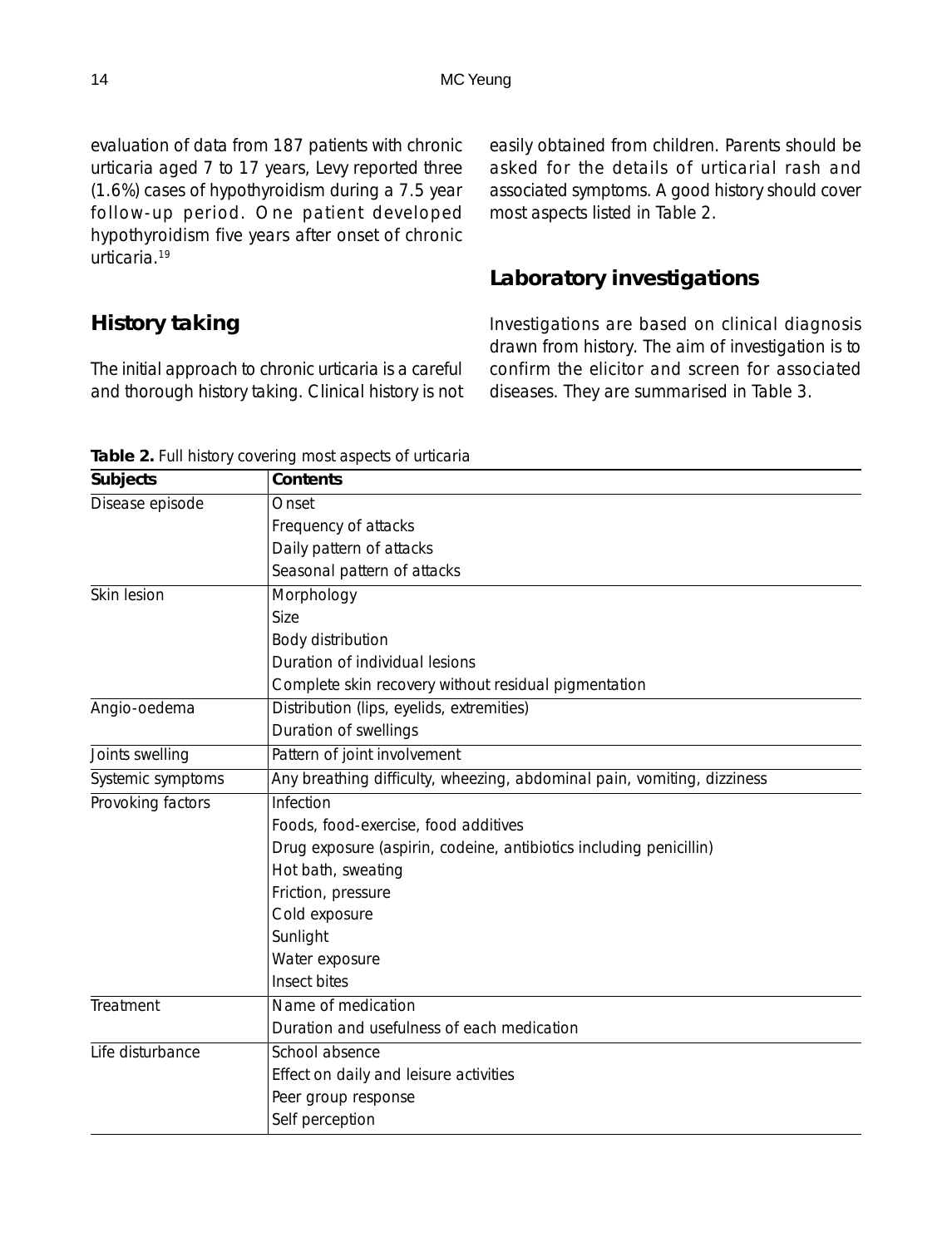| <b>Clinical problems</b>         | Investigations                                                         |  |  |
|----------------------------------|------------------------------------------------------------------------|--|--|
| Infection-induced urticaria      | Full blood counts                                                      |  |  |
|                                  | Liver function test                                                    |  |  |
|                                  | <b>CRP</b>                                                             |  |  |
|                                  | Urine microscopy and culture                                           |  |  |
|                                  | Stool for culture, virus, ova and cyst                                 |  |  |
|                                  | Viral titres, including CMV, EBV, Hepatitis B virus, Hepatitis C virus |  |  |
|                                  | Throat and nasopharynx swab for virus                                  |  |  |
|                                  | Dental and sinus X-ray                                                 |  |  |
| Food-induced urticaria           | <b>RAST</b>                                                            |  |  |
|                                  | Skin prick test                                                        |  |  |
|                                  | Elimination and provocation testing                                    |  |  |
| Food additive-induced urticaria  | Elimination and provocation testing                                    |  |  |
| Drug-induced urticaria           | <b>RAST</b>                                                            |  |  |
|                                  | Challenge testing                                                      |  |  |
| Symptomatic dermographism        | Light stroking of the skin                                             |  |  |
| Cholinergic urticaria            | Running stairs                                                         |  |  |
|                                  | Jogging on the spot                                                    |  |  |
| Cold urticaria                   | Ice cube testing                                                       |  |  |
| Solar urticaria                  | Solar simulator                                                        |  |  |
| Aquagenic urticaria              | Tepid water compress (35-36°C) to back for 40 minutes                  |  |  |
| Alleroallergen induced urticaria | Skin prick tests                                                       |  |  |
| Suspected autoimmune disease     | <b>ESR</b>                                                             |  |  |
|                                  | Thyroid function test                                                  |  |  |
|                                  | Anti-nuclear factor                                                    |  |  |
|                                  | C3, C4                                                                 |  |  |
|                                  | Immunoglobulin pattern                                                 |  |  |

**Table 3.** Investigations for specific aetiological factors

#### **Management**

Parents and patients must be reminded to avoid aspirin, other non-steroidal anti-inflammatory agents and opiates as they can trigger histamine release. Codeine, pethidine, opioid analgesics, muscle relaxants, dextran and dye-containing radiocontrast media are also better avoided because these may also activate mast cells. There are specific precautions for specific types of urticaria. Those with symptomatic dermographism and chronic idiopathic urticaria should avoid tight clothing. Bedroom is to be kept cool all the time. Patients with cholinergic urticaria should understand that exertion, hot bath and anxiety can

provoke attacks. Swimming in cold water should be forbidden in cold urticaria. It is probably safe to swim in a heated pool under supervision. Regular exposure of affected skin to cold can deplete the skin stores of antihistamine and induce cold tolerance. This may be useful in highly motivated adolescents. Sunlight provokes attacks in solar urticaria. Appropriate sunscreen is recommended.

Several simple topical measures may be useful to relieve itch. Tepid shower and application of cooling preparations such as 1% menthol in aqueous cream may be helpful.2 Topical steroid was found to be useless.<sup>3</sup>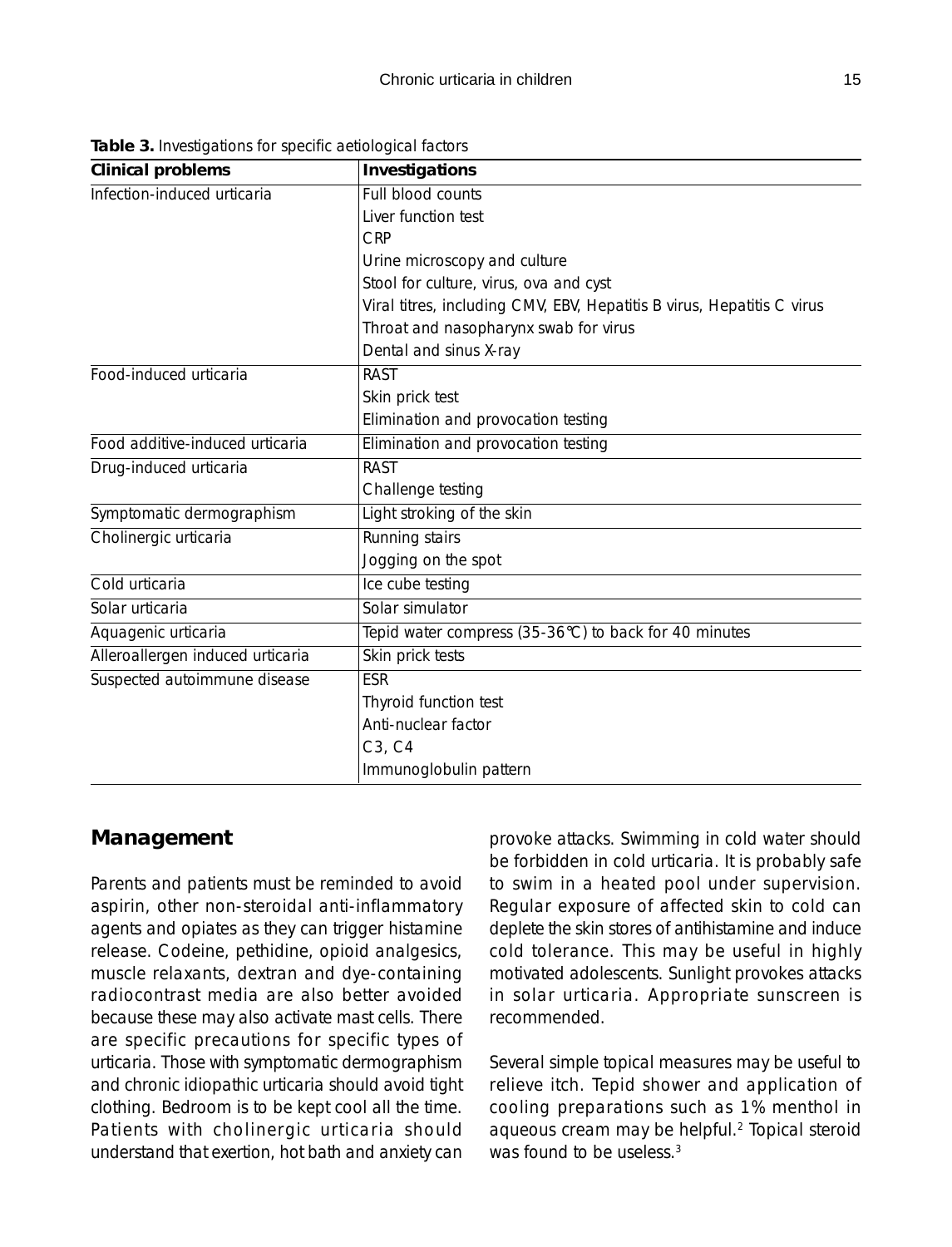As  $H_1$  receptor activation is mainly responsible for the itch, wheal and flare,  $H<sub>1</sub>$  antihistamine is used as the first-line treatment for urticaria. Nonsedating or low-sedating H<sub>1</sub> antihistamine (second-generation antihistamine) is the mainstay of therapy in children aged 6 years old or above. Simons compared the effectiveness of cetirizine and loratadine in abolishing histamine-induced wheal and flare in 15 children with mean age of 9 years.20 Cetirizine (10 mg) had a more rapid onset of action than loratadine (10 mg). Although the use of cetirizine in children under 2 years old is not recommended by the pharmaceutical company, Spicak reported its successful use in infants and toddlers in a pharmacokinetic and pharmacodynamic study of cetirizine in 15 children aged 6 to 23.5 months.<sup>21</sup> In younger children, the pharmacokinetics of a single dose of cetirizine (0.25 mg/kg) is characterised by shorter elimination rate than in older children and adults.<sup>21</sup> The inhibition of a histamine-induced wheal was equally effective in toddlers. However, side effects, such as sleepiness, irritability and vomiting were noted in three children. Loratadine is recommended for children aged 2 or above. In a study of loratadine given to 60 children aged 2 to 5 years with allergic rhinitis or chronic idiopathic urticaria, no electrocardiographic abnormality was demonstrated.22 However, in another study performed in 94 children aged 6-12 years, sedation, nausea, fever, headache, rash, dyspepsia, fatigue, change in taste and vomiting were reported.23 Loratadine is metabolised by hepatic cytochrome P450. Concomitant administration of drugs which inhibit or are metabolised by these enzymes may elevate plasma concentrations of either drug. The other secondgeneration antihistamines including terfenadine and astemizole have become less popular because of their potential side-effect of ventricular arrhythmias.24-26

First-generation antihistamines seem to be less effective than the second-generation antihistamine, except hydroxyzine.<sup>27</sup> First generation antihistamines can be added if patients do not respond to non-sedative  $H_1$  antihistamine. Hydroxyzine is a potent classical antihistamine. Although the soporific effect is strong, most children tolerate classical sedative antihistamine better than adults. Hydroxyzine is particularly good for dermographism in children as the effect seems long-lasting.<sup>6</sup> In general, regular daily dose of oral antihistamine is advocated to 'build-up' a therapeutic effect.2 Tachyphylaxis towards soporific effect may occur with prolonged administration.3 This makes day-time usage possible. Apart from soporific side effect, the anticholinergic effects and paradoxical excitation are potential unwanted effects. Moreover, all antihistamines may potentially aggravate urticaria by paradoxical histamine release.<sup>27</sup>

When combined  $H_1$  antihistamine therapy failed, Harris reported that addition of  $H<sub>2</sub>$  antagonist is sometimes useful.<sup>3</sup> However; Greaves believed that additional therapeutic effect from addition of a  $H<sub>2</sub>$  antihistamine is unproven.<sup>2</sup> The value of using combined  $H_1$  and  $H_2$  antihistamines remains controversial.

The pharmacology of commonly used antihistamines is summarised in Table 4.21,27-30

Doxepin is a tricyclic antidepressant with potent antihistamine activity. It is a particularly useful nighttime treatment for those with sleep disturbance or agitation.27 Side effects include sedation, lethargy, dry mouth and constipation. Calcium-channel antagonist, such as nifedipine and beta-2-agonist, such as terbutaline have been advocated in patients with chronic urticaria but their effect is not proven. Ketotifen and terbutaline were reported to be useful in cold urticaria but are not particularly useful in practice.31,32 Self-injectable epinephrine devices are recommended for children with cold urticaria and those with history of anaphylaxis.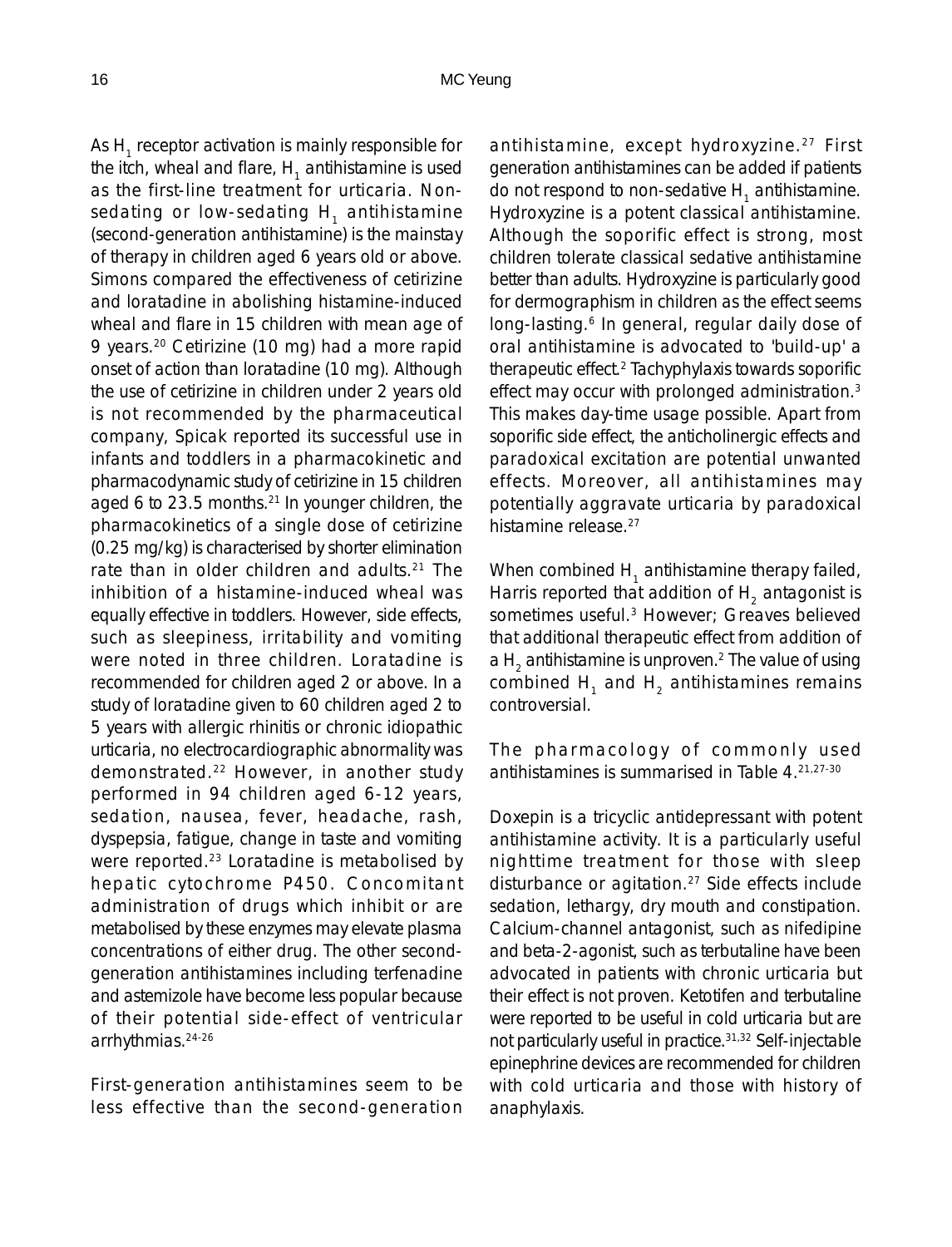| Name of medication Chlorpheniramine |                                                           | Hydroxyzine                    | Diphenhydramine                | Cetirizine                    | Loratadine                    |
|-------------------------------------|-----------------------------------------------------------|--------------------------------|--------------------------------|-------------------------------|-------------------------------|
| Trade name                          | Piriton                                                   | Atarax                         | Benadryl                       | Zyrtec                        | Clarityne                     |
| Generation                          | First                                                     | First                          | First                          | Second                        | Second                        |
| Formulation                         | Syrup (2 mg/5 ml)                                         | Syrup                          | Elixir                         | Solution                      | Syrup                         |
|                                     | Tablet (4 mg)                                             | $(10 \text{ mg}/5 \text{ ml})$ | $(10 \text{ mg}/5 \text{ ml})$ | $(5 \text{ mg}/5 \text{ ml})$ | $(5 \text{ mg}/5 \text{ ml})$ |
|                                     |                                                           | Tablet                         | Capsule                        | Tablet                        | Tablet                        |
|                                     |                                                           | $(10, 25 \text{ mg})$          | $(25, 50 \text{ mg})$          | $(10 \text{ mg})$             | $(10 \text{ mg})$             |
| Paediatric dosage                   | 0.35 mg/kg/24h,                                           | 1 mg/kg/24h,                   | 2.5-5 mg/kg/24h,               | 3-6 years:                    | 2-5 years:                    |
|                                     | in divided doses                                          | in divided                     | in divided doses               | 5 mg/day                      | 5 mg/day                      |
|                                     | q4-6h                                                     | doses q6-24h                   | $q4-6h$                        | >6 years:                     | $6-12$ years:                 |
|                                     |                                                           |                                |                                | 10 mg/day                     | 10 mg/day                     |
| Adult dosage                        | 4 mg q4h                                                  | 25 mg at night 25-50 mg tid    |                                | 10 mg daily                   | 10 mg daily                   |
|                                     |                                                           | to 25 mg qid                   |                                |                               |                               |
| Onset of action                     | 30 minutes                                                | 15-30 minutes                  | 15 minutes                     | $30 - 60$                     | 2 hours                       |
|                                     |                                                           |                                |                                | minutes                       |                               |
| Peak of action                      | 1-2 hours                                                 | 2 hours                        | 2-4 hours                      | 2 hours                       | 1-2 hours                     |
| Duration of action                  | 4-6 hours                                                 | 6-24 hours                     | 4-6 hours                      | 24 hours                      | 12-24 hours                   |
| Adverse effect                      | Sedation, anticholinergic effects: dry mouth, urinary     |                                | Less sedative,                 |                               |                               |
|                                     | retention, constipation; rarely, tachycardia, QT interval |                                |                                | anticholinergic effects;      |                               |
|                                     | prolongation, heart block, arrhythmia.                    |                                |                                | rarely, arrhythmia.           |                               |

**Table 4.** Pharmacology of commonly used antihistamines

Oral steroid has no role in the long-term management of chronic urticaria in children. However, a short tapering course may be beneficial in those with severe angio-oedema. After the discovery of the roles of autoantibodies, anti-FcεRI and anti-IgE in some patients, immunosuppressive or immunomodulating agents become the second line therapy for chronic urticaria in adults. Cyclosporin is a cyclical peptide with immunosuppressive activity. Greaves stated that cyclosporin is probably also effective in autoantibody-negative chronic idiopathic urticaria.2 Intravenous immunoglobulin and plasmapheresis are theoretically beneficial but have not generally been used in children.33,34

Apart from pharmacological measures, a low pseudoallergen diet can be tried in those who suffer from chronic idiopathic urticaria. It is a list of foods which are free of all artificial colourings,

flavours and preservatives. Kemp reported that a diet with only lamb, chicken, beef, lettuce, carrots, parsley, pears, rice, plain flour, semolina, matzo crackers, Carr's table water biscuits, sugar, golden syrup, honey, vinegar, salt, pepper and coffee for two weeks followed by controlled reintroduction of food can be useful.<sup>35</sup> In Kemp's study, 39% of children showed marked remission and 39% had less urticarial lesions during the second week of elimination diet. After normal food was reintroduced, 45% of children continued to have disease remission. Ehlers also reported that 16 patients with chronic urticaria could stop medication after they had adhered to lowpseudoallergen diet.10 It is difficult to comply with an elimination diet. Kemp reported a noncompliance rate of 22%.35 Moreover, some food product, especially snack; do not have a full label of their ingredients and additive constituents. This can put patients at risk.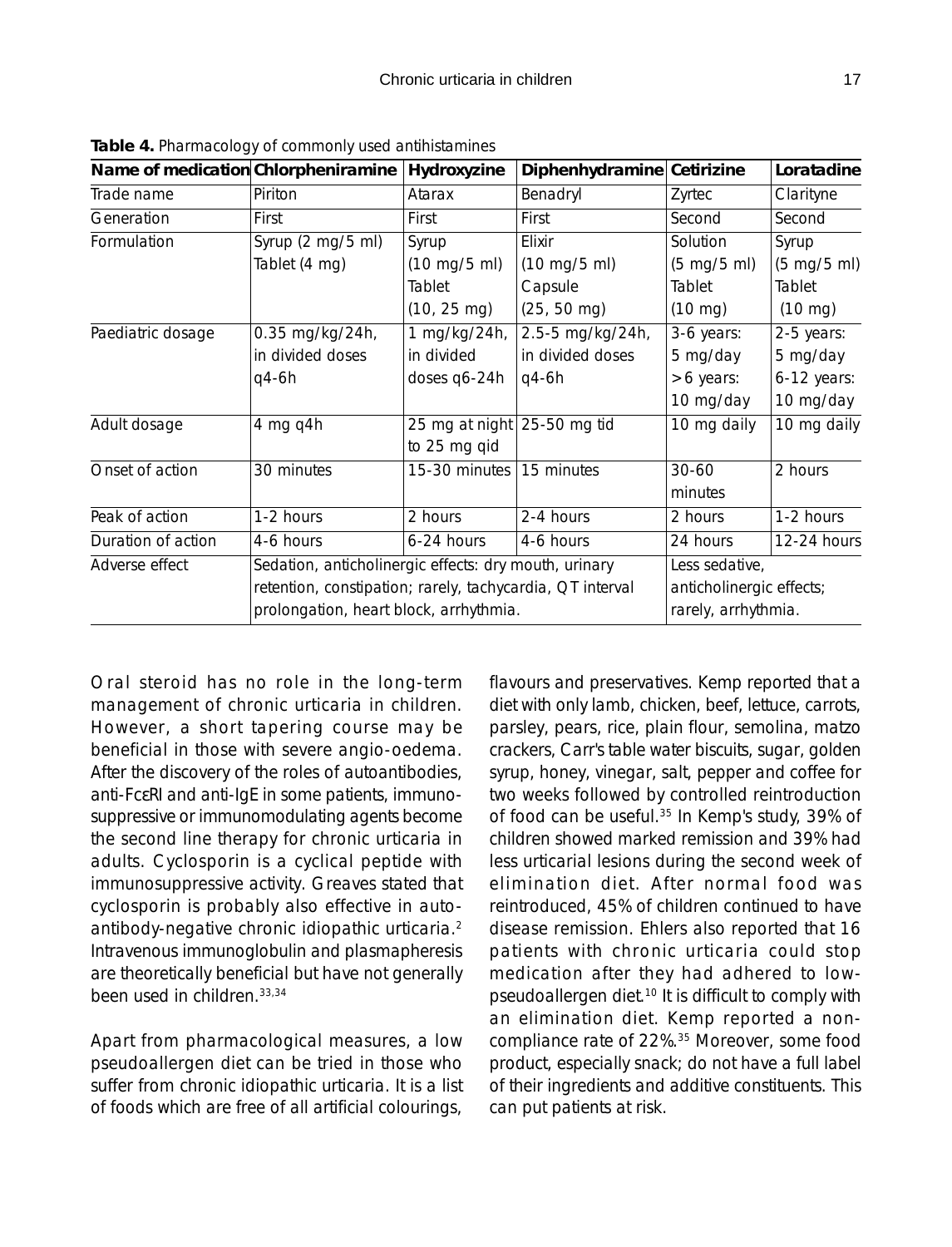### **Outcome**

The long term outcome is generally good in children. Half of the children become symptomfree when followed up for two to four years. $3,4$  The median duration of disease is 16 months.3 Harris reported that children under 8 years old had higher resolution rate of 50% in comparison to 22% in those aged 8 to 15.9 years old. $3$  Among 163 children aged 6 months to 16 years old with a mean follow-up time of 3.8 years, all those with urticaria related to insect bite, parasite and drug resolved.4 Eighty-one percent of those with infection-induced urticaria was resolved.4 Fifty percent of those with food and food-additives or acetylsalicylic acid group was resolved.4 Forty-three percent of those children with physical urticaria resolved.4 Physical urticaria has been reported to last for 2 to 4 years in children.<sup>36</sup>

### **Conclusion**

Until now, chronic urticaria in children is still not well understood. Much of the information is based upon extrapolation from the research on adult subjects. However, urticaria and angio-oedema in children seem to differ from that seen in adults in some aspects. For example, delayed pressure urticaria is rare in children, contact urticaria is not commonly reported, physical urticaria seems to be documented more frequently and the prognosis of chronic urticaria in children tends to be better than in adults. Further population-based studies on epidemiology, aetiology and natural history of urticaria in children are necessary to improve our understanding of this disease.

#### **References**

- 1. Henz BH. The spectrum of urticaria. In: Henz BM, Zuberbier T, Grabbe J, Monroe E, editors. Urticaria: clinical, diagnostic and therapeutic aspects. Berlin, London: Springer, 1998:1-18.
- 2. Greaves MW. Chronic urticaria in childhood. Allergy 2000;55:309-20.
- 3. Harris A, Twarog FJ, Geha RS. Chronic urticaria in

childhood: natural course and etiology. Ann Allergy 1983;51(2 Pt 1):161-5.

- 4. Kauppinen K, Juntunen K, Lanki H. Urticaria in children. Retrospective evaluation and follow-up. Allergy 1984; 39:469-72.
- 5. Volonakis M, Katsarou-Katsari A, Stratigos J. Etiologic factors in childhood chronic urticaria. Ann Allergy 1992;69:61-5.
- 6. Hannuksela M. Urticaria in children. Semin Dermatol 1987;6:321-25.
- 7. Kalogeromitros D, Katsarou A, Armenaka M, Polizou E, Zografakis I, Stratigos I. Familial cold urticaria: a father and daughter with typical clinical and laboratory features. Ann Allergy Asthma Immunol 1995;74: 295-8.
- 8. Alangari AA, Twarog FJ, Shih MC, Schneider LC. Clinical features and anaphylaxis in children with cold urticaria. Pediatrics 2004;113:e313-7.
- 9. Henz BM, Zuberbier T. Causes of urticaria. In: Henz BM, Zuberbier T, Grabbe J, Monroe E, editors. Urticaria: clinical, diagnostic and therapeutic aspects. Berlin, London: Springer;1998:19-38.
- 10. Ehlers I, Niggemann B, Binder C, Zuberbier T. Role of nonallergic hypersensitivity reactions in children with chronic urticaria. Allergy 1998;53:1074-7.
- 11. Champion RH. Urticaria: then and now. Br J Dermatol 1988;119:427-36.
- 12. Ghosh S, Kanwar AJ, Kaur S. Urticaria in children. Pediatr Dermatol 1993;10:107-10.
- 13. Halpern SR. Chronic hives in children: an analysis of 75 cases. Ann Allergy 1965;23:589-99.
- 14. Champion RH, Roberts SO, Carpenter RG, Roger JH. Urticaria and angio-oedema. A review of 554 patients. Br J Dermatol 1969;81:588-97.
- 15. Bonifazi E, Meneghini CL, Ceci A. Pathogenetic factors in utricaria in children. A clinico-experimental study. Dermatologica 1977;154:65-72.
- 16. Levine A, Dalal I, Bujanover Y. Celiac disease associated with familial chronic urticaria and thyroid autoimmunity in a child. Pediatrics 1999;104:e25.
- 17. Dalal I, Levine A, Somekh E, Mizrahi A, Hanukoglu A. Chronic urticaria in children: expanding the "autoimmune kaleidoscope". Pediatrics 2000;106: 1139-41.
- 18. Leznoff A, Sussman GL. Syndrome of idiopathic chronic urticaria and angioedema with thyroid autoimmunity: a study of 90 patients. J Allergy Clin Immunol 1989; 84:66-71.
- 19. Levy Y, Segal N, Weintrob N, Danon YL. Chronic urticaria: association with thyroid autoimmunity. Arch Dis Child 2003;88:517-9.
- 20. Simons FE, Johnston L, Simons KJ. Clinical pharmacology of the H1-receptor antagonists cetirizine and loratadine in children. Pediatr Allergy Immunol 2000;11:116-9.
- 21. Spicak V, Dab I, Hulhoven R, Desager JP, Klanova M, de Longueville M, et al. Pharmacokinetics and pharmacodynamics of cetirizine in infants and toddlers. Clin Pharmacol Ther 1997;61:325-30.